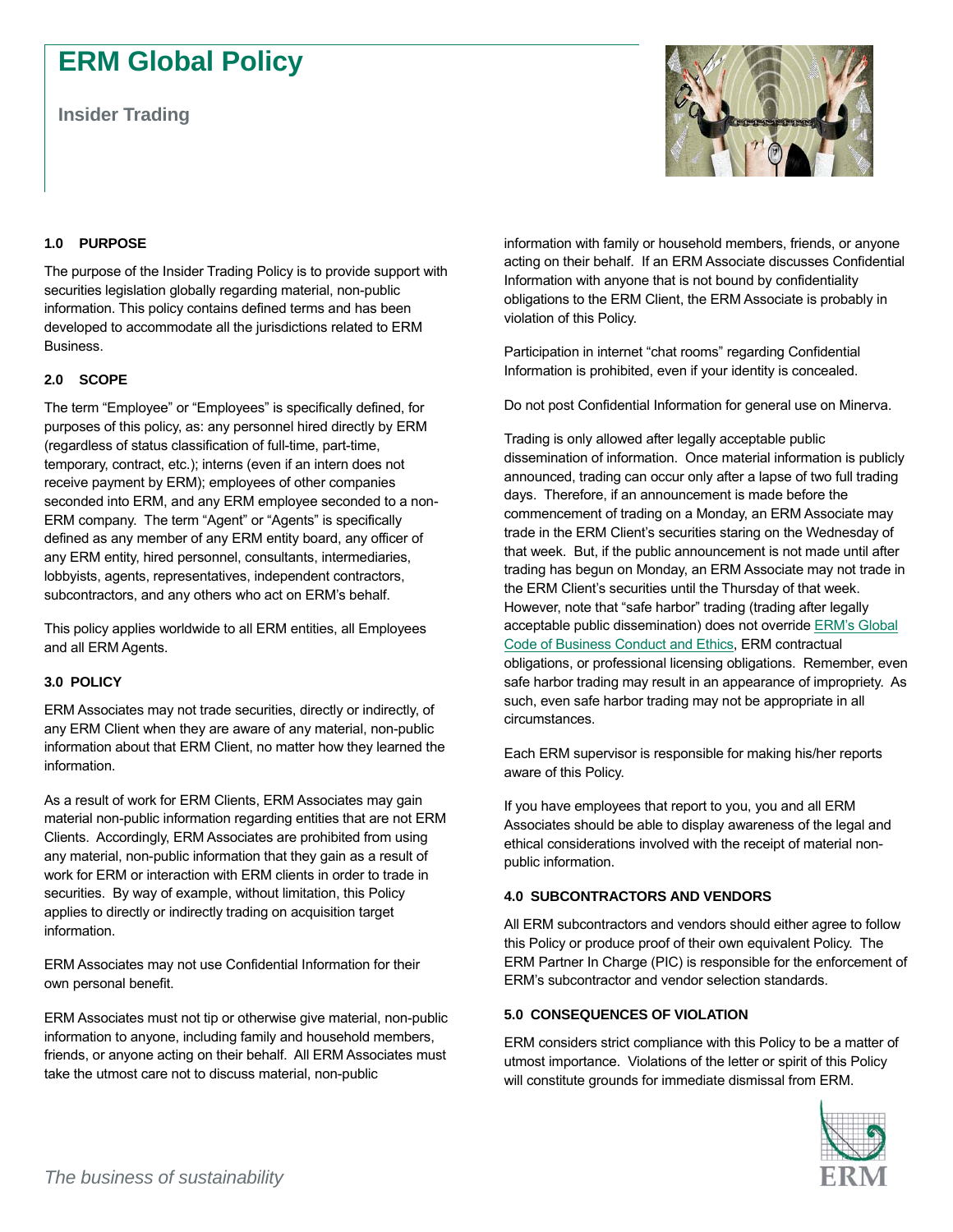Violation of this Policy could cause embarrassment and may result in legal liability to you, ERM, and ERM Clients. Legal liability can include both criminal and civil charges. In many jurisdictions, civil and criminal penalties may be imposed merely for communicating information inappropriately, whether or not an ERM Associate trades in the securities or receives a benefit. Remember, apart from criminal penalties, even inadvertently leaking non-public information may postpone or stop a transaction, with substantial business consequences including civil liability.

## **6.0 DEFINITIONS**

#### *What is "Confidential Information"?*

Confidential Information is information that you gain as part of your employment with ERM. You might gain Confidential Information from performing ERM duties or merely by being in contact with ERM Clients. Confidential Information may belong to ERM or to an ERM Client. For certain projects, Confidential Information may be specifically defined in an MSA, a non-disclosure agreement, or a specific confidentiality agreement.

#### *What are "Securities"?*

Securities are often broadly categorized as equity (e.g., shares), debt (e.g., bonds), or a hybrid of both debt and equity (e.g., preference shares). The definition of a security is extremely broad, and includes any: note; stock; treasury stock; security future; bond; debenture; certain interests or profit sharing in oil, gas, and mineral leases; security futures and options (including variations such as put, call, and straddle); and, certain indexes and currency exchange systems. In U.S. Supreme Court has adopted a particularly broad test for what constitutes a security.

Overall, if money is invested in a common enterprise with the expectation that profits will come primarily from the profits of others, the investment will probably be deemed a security. If you are unsure of what constitutes a security, contact the ERM Law Department.

#### *What is "Material Information"?*

Information is material if an investor would think that it is important in determining whether to buy, sell or hold a security, or if it could affect the market price of the security. Material information may be positive or negative, and may be significant for this purpose even if it would not alone determine the investor's decision. You can gain material information regarding an ERM Client or regarding a different company. If you are unsure about whether the information you have obtained regarding a company is material, assume that it is material.

Material information includes, but is not limited to, information regarding:

- Company financial problems, such as the borrowing of funds, default under a financing agreement, or renegotiation of credit arrangements;
- Material changes in arrangements with vendors or subcontractors;
- Changes in securities ownership that may affect company control;
- Any merger, amalgamation or reorganization;
- Estimates of future earnings or losses;
- A proposed acquisition, disposition, joint venture or sale;
- Information regarding any lawsuit, dispute or settlement;
- Changes in dividend policies;
- Any stock split, consolidation or stock dividends;
- Any offering of a security, whether public or private;
- All events that public companies are required to report to exchanges and security commissions;
- The win or loss of a large contract;
- New product introductions or service offerings; and
- Other favorable or unfavorable business developments.

## *What is "Non-Public Information"?*

Information is "non-public" if it has not yet been made public by the Company to whom the information relates. Information becomes public only when the Company makes an official announcement, such as a press release or a filing with the U.S. Securities and Exchange Commission, *and* people within the public have had an opportunity to see or hear it. Generally, it is acceptable to buy or sell securities based on material information once public announcement has been made, as long as you do not know of any other material, non-public information. However, this general rule must be balanced with ERM's Global Code of Business Conduct and Ethics as well as any ERM contractual obligations or personal licensing obligations. If you are unsure of whether information is public or non-public, contact the Law Department.

#### *Who are "ERM Associates"?*

ERM Associates include all people who become aware of material, non-public information related to any entity as a result of their relationship with ERM or any of ERM's worldwide subsidiaries. You may be an ERM Associate irrespective of your position or location. If you are unsure of whether you are an ERM Associate, contact the ERM Law Department.

#### *Who are "ERM Clients"?*

ERM Clients include all past, current, and prospective clients of ERM as well as the subsidiaries and affiliates of the Clients. The term includes, but is not limited to, any company with which ERM was in the past, or is currently engaged in negotiations. It is irrelevant to this definition that a company never became a current client of ERM. It is enough that ERM was engaged in communications with the company that could have made ERM Associates aware of material, non-public information regarding that company.